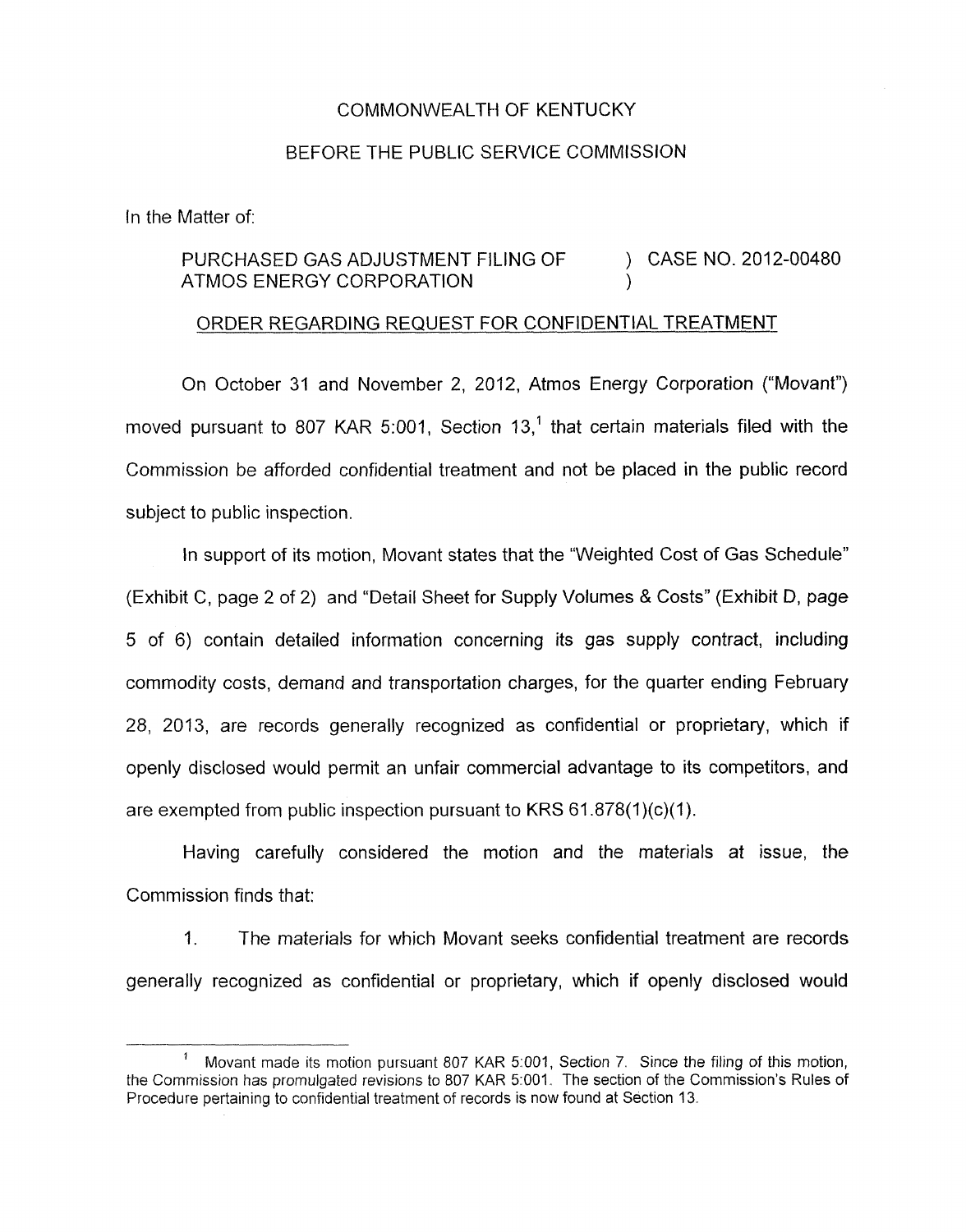permit an unfair commercial advantage to its competitors, and are exempted from public inspection pursuant to KRS  $61.878(1)(c)(1)$ .

2. The materials for which Movant seeks confidential treatment should not be placed in the public record or made available for public inspection until further order of the Commission.

IT IS THEREFORE ORDERED that:

1. Movant's motion for confidential protection is granted.

2. The materials for which Movant seeks confidential treatment shall not be placed in the public record nor made available for public inspection until further order of the Commission.

**3.** Use of the materials in question in this proceeding shall be in compliance with 807 KAR 5:001, Section 13(9).

**4.** Movant shall inform the Commission if the materials in question become publicly available or no longer qualify for confidential treatment.

5. If a non-party to this proceeding requests to inspect materials granted confidential treatment by this Order, the Movant shall have 20 days from receipt of written notice of the request to demonstrate that the materials still fall within the exclusions from disclosure requirements established in KRS 61.878. If Movant is unable to make such demonstration, the requested materials shall be made available for inspection.

ATTEST:

nery D. Bumvell for **Executive Director** 

By the Commission

**ENTERED** FEB 2 1 2013 KENTUCKY PUBLIC<br>SERVICE COMMISSION

Case No. 2012-00480